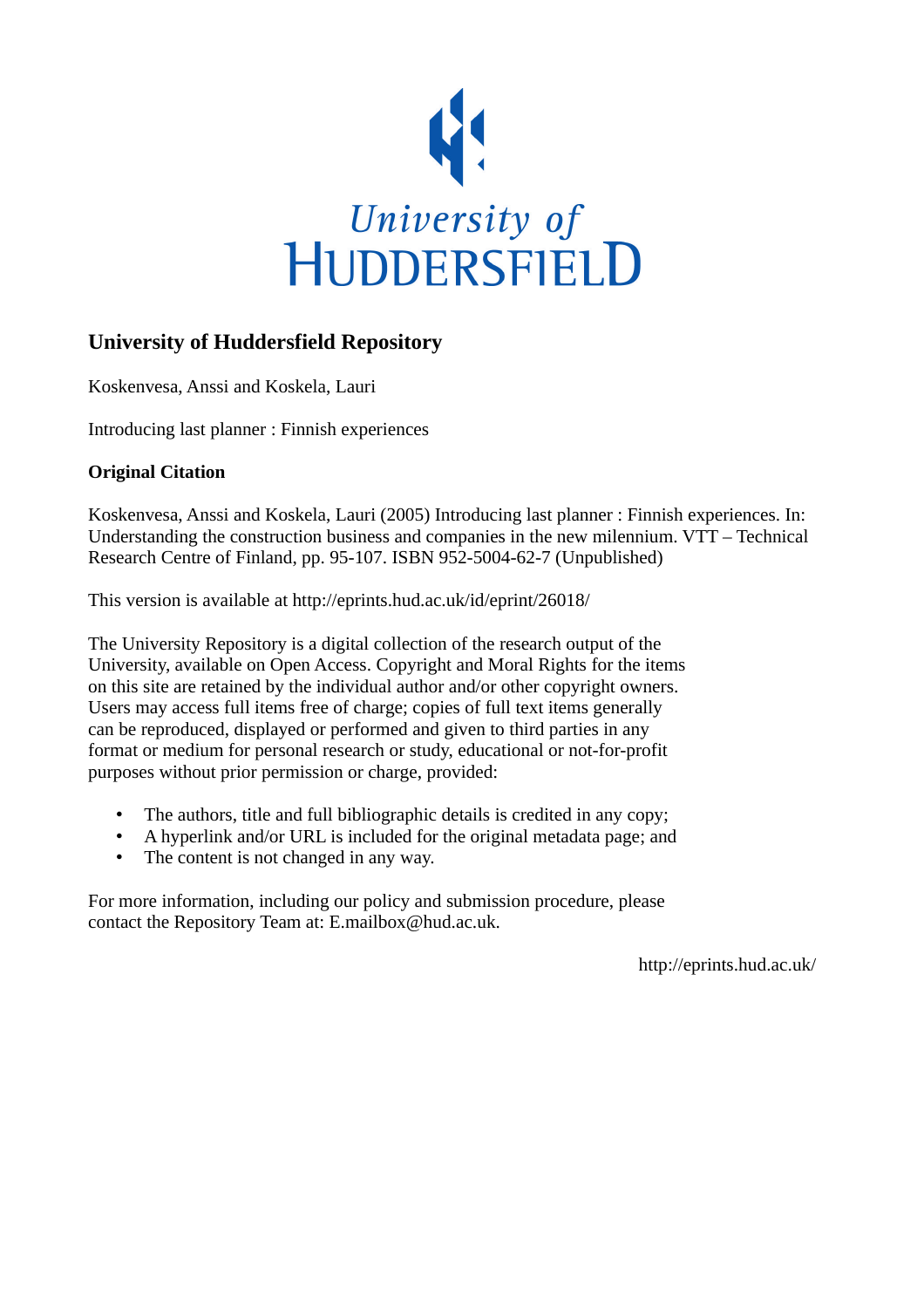# **Introducing Last PlannerTM: Finnish Experiences**

Anssi Koskenvesa Mittaviiva Ltd (email:koskenvesa@mittaviiva.fi) Lauri Koskela The University of Salford (email:L.J.Koskela@salford.ac.uk)

#### **Abstract**

The Last Planner method1 represents a radically different manner of controlling production in construction. Even if its benefits are widely observed, it is also a common observation that the introduction of the Last Planner method to a site, into a company or into a country is not an easy and uncomplicated task. This paper reports on the experiences and lessons gained during the introduction of the Last Planner to Finland. A simplified explanation of Last Planner is presented. The experiences and lessons gained are contrasted with those presented in prior literature.

Keywords: Last Planner System, production control, implementation

#### **1. Introduction**

During the last few years, Last Planner has been implemented systematically in a number of contracting companies in different countries. The results have been most encouraging in regard to productivity, duration and safety. The Last Planner method represents a radically different manner of controlling production in construction. Even if its benefits are widely observed, it is also a common observation that the introduction of the Last Planner method to a site, into a company or into a country is not an easy and uncomplicated task.

The authors undertook to implement and disseminate this method in Finland since 2003. The goal of this paper is to report of the experiences gained.

The paper is structured as follows. First, the salient characteristics of Last Planner are recapitulated. Then, the first Finnish pilot project is presented, and after that, the learning gained in the subsequent projects. Then, the Finnish manual on Last Planner is briefly described. Next, the simplified explanation of Last Planner is discussed. After considering the present status and prospects of Last Planner in Finland, the concluding remarks are presented.

<sup>&</sup>lt;sup>1</sup> Last Planner is a trademark of Lean Construction Institute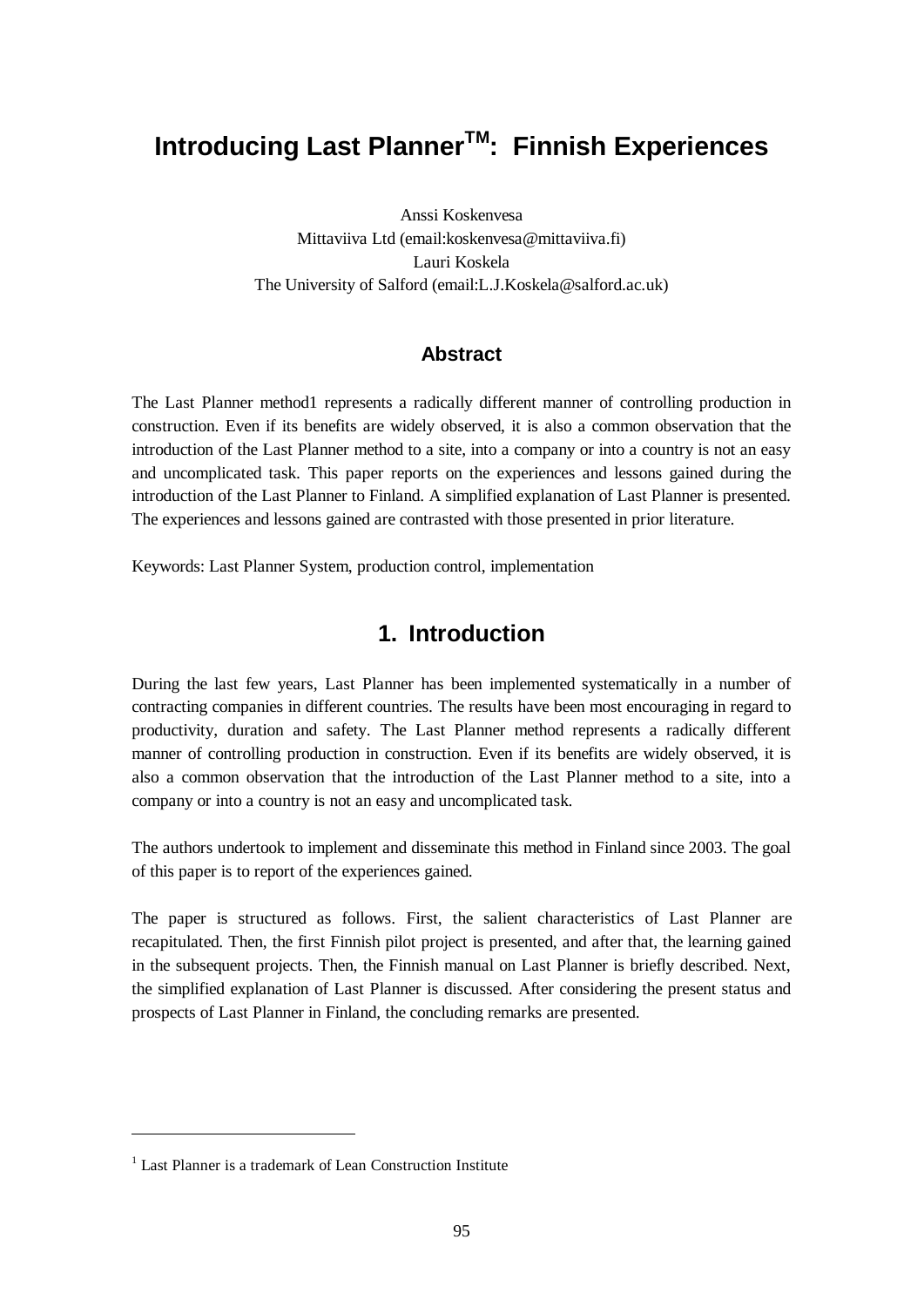#### **2. The Last Planner System of Production Control**

Last Planner, developed in the United States in the 1990's [1] [2] [3] is a method for production planning and control on construction sites. Last Planner addresses short term planning and control of operations. The goal is to ensure, through different procedures and tools, that all the preconditions of a task exist when it is started, that the task can be executed without disturbances, and that it is completed according to the plan. The share of tasks completed as planned is monitored on a weekly basis. The reasons for lack of completion are investigated. By influencing the reasons found, an increase of the degree of realization of weekly plans is sought. One further element of the Last Planner method is rolling look-ahead planning, in which the preconditions for tasks are made ready for the next 4-6 weeks. The goal is to maintain a sufficient backlog of ready tasks.

Last Planner production control is based on a new theoretical foundation [7]. Production is conceptualized as flow, leading to an emphasis on reduction of uncertainty and on stemming the penalties of uncertainty. The primary concern of weekly planning is not merely, which tasks should be started according to higher-level plans, but also, which tasks can be started regarding their preconditions. The execution of weekly plans is seen to be based on a conversation, where the responsible person commits himself to the completion of a task as planned. Control is positioned as a starting-point for continuous improvement.

# **3. The First Pilot Project**

The first Finnish pilot project in introducing Last Planner took place in the year 2003. Four major construction companies, YIT Rakennus Oy, Skanska Talonrakennus Oy, NCC Rakennus Oy and Rakennusosakeyhtiö Hartela, each with one project and site took part in the training and testing project. Testing and training lasted for six months on each site.

How did the project go ahead? A detailed theoretical explanation was prepared and it was initially used in training. However, a simplified way of explaining and justifying the Last Planner method for construction professionals was also developed and it turned out to be more effective in training. The training time could be reduced, and justification of the method to managers was made easier.

Training started with a one day teaching and discussion session. About twenty persons involved in site management took part in learning the basic principles of Last Planner and discussing the practices which were to be tested. We also wanted to learn what were the major reasons for difficulties of production planning by making the participants to choose among the following reasons:

• Managing concentrates in control (monitoring) and forgets "making ready" the prerequisites and resources required to do the work.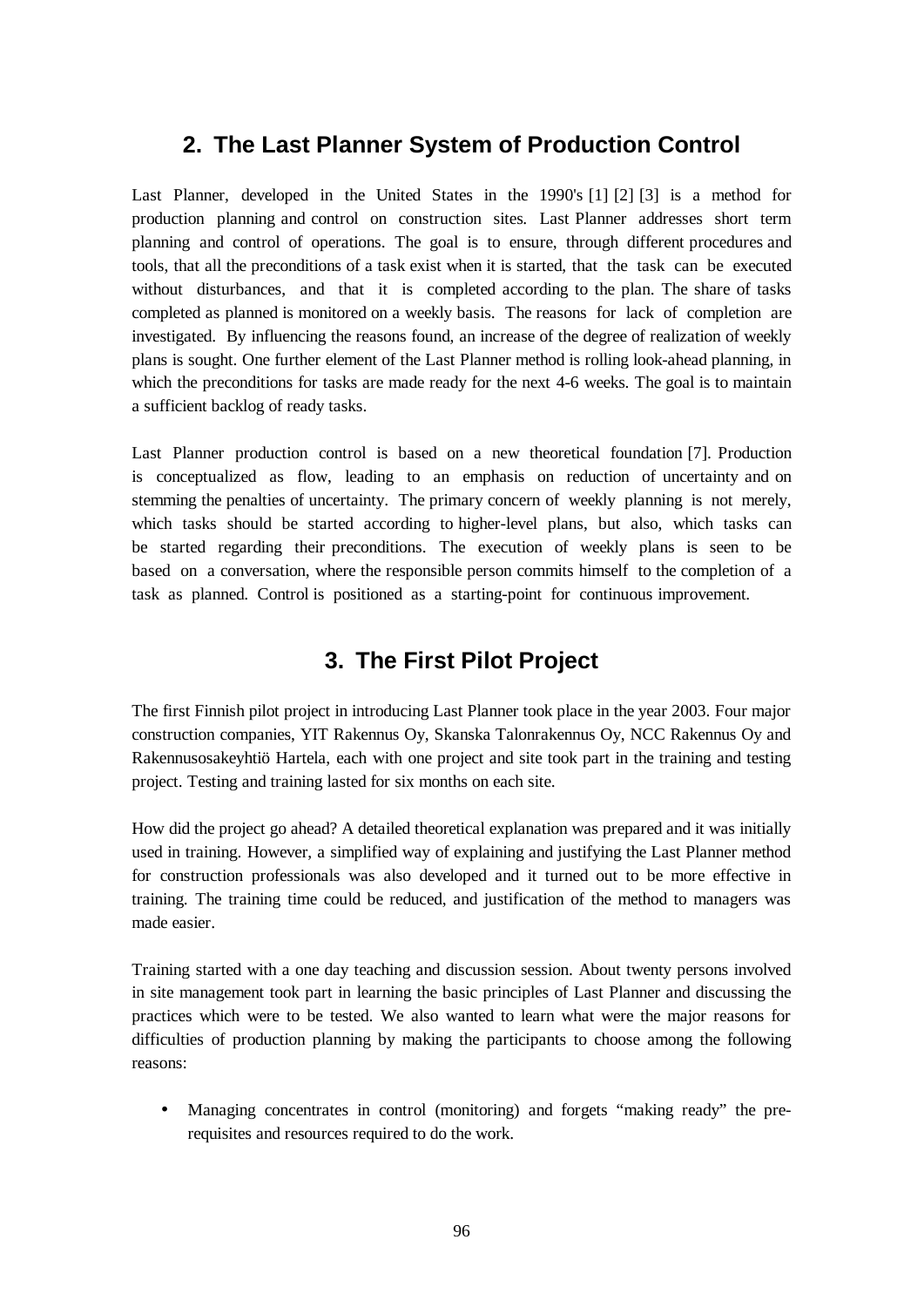- Planning isn't systematic, but instead it depends only on the ability, skills and motivation of the managers in charge.
- Planning is considered to be same as drawing a schedule.
- The capability of the planning system is not measured.
- When targets and plans are not met, the reasons are not sought and analyzed.

All of the possible answers above were chosen. This shows clearly that the problems of production planning are wide. Solving them requires understanding of the theories, too. In this regard, our one day of training was just a start.

In our site testing we concentrated in

- Making weekly plans, where tasks don't have any constraints and the pre-requisites are taken care of.
- Getting participants to make commitments in the weekly plans.
- Checking the PPC (percent plan complete).
- Arising interest and starting systematic look-ahead planning, where the pre-requisites for the tasks to be done in the next couple of weeks are realised.
- Finding the reasons and explanations why the weekly goals were not met and also trying to learn from the past to prevent similar difficulties recurring in the future.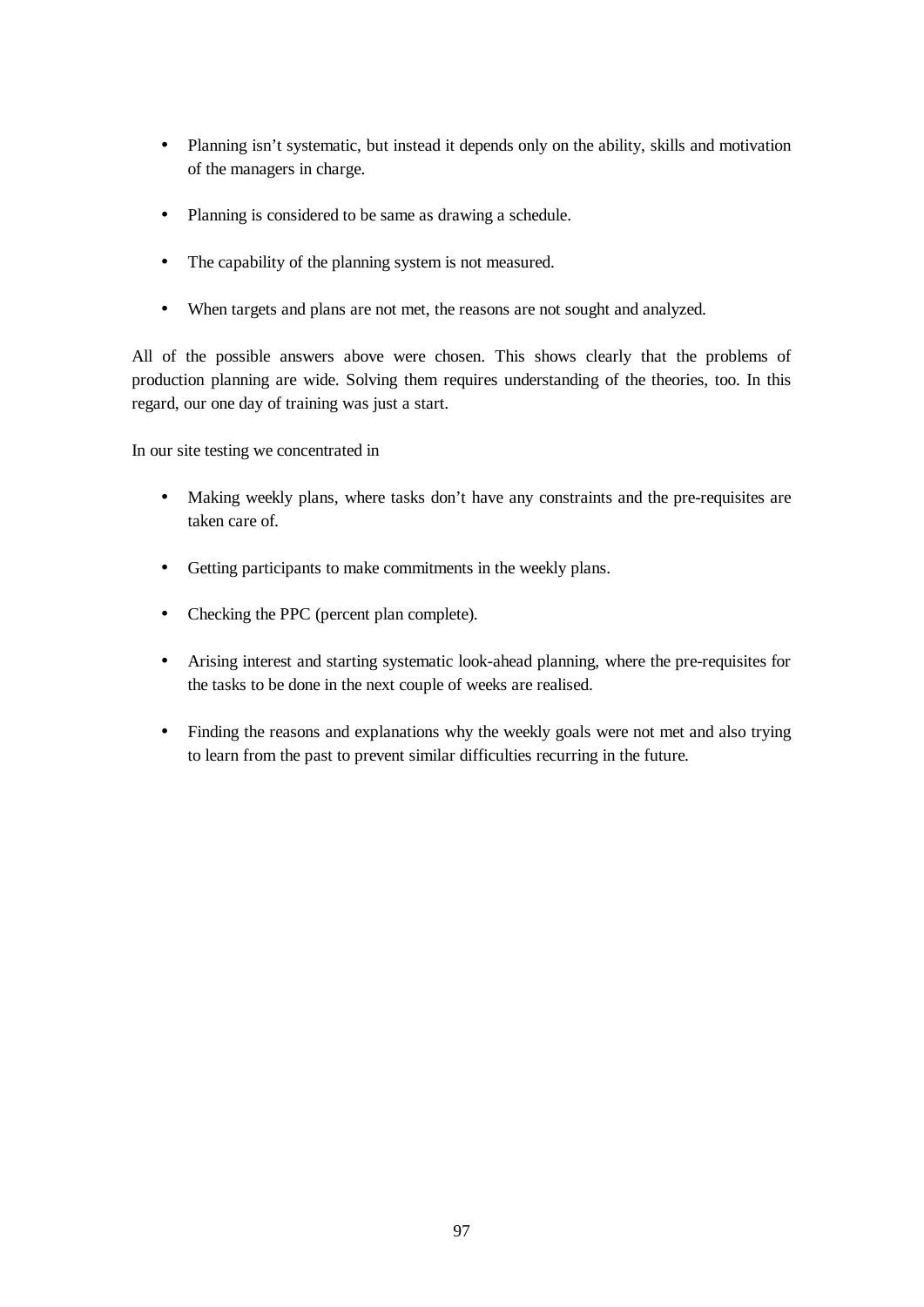

*Figure 1. The development of the PPC as an average on all four test construction sites in Finland [8].*

The results of the introduction of Last Planner on four domestic construction sites are parallel to those abroad. The PPC got better rising from the average of 47 % to over 80 % before our second day of teaching (Figure 1). After having a day of feedback and benchmarking the intensity of planning and following the Last Planner method probably somewhat dropped.



*Figure 2 The reasons for non-completion of tasks in weekly plans in the Finnish experiment [8].*

The reasons for non-completion of weekly tasks were not those expected. The two biggest groups of reason were pre-requisite work and the labour (See Figure 2). Our test showed that maybe too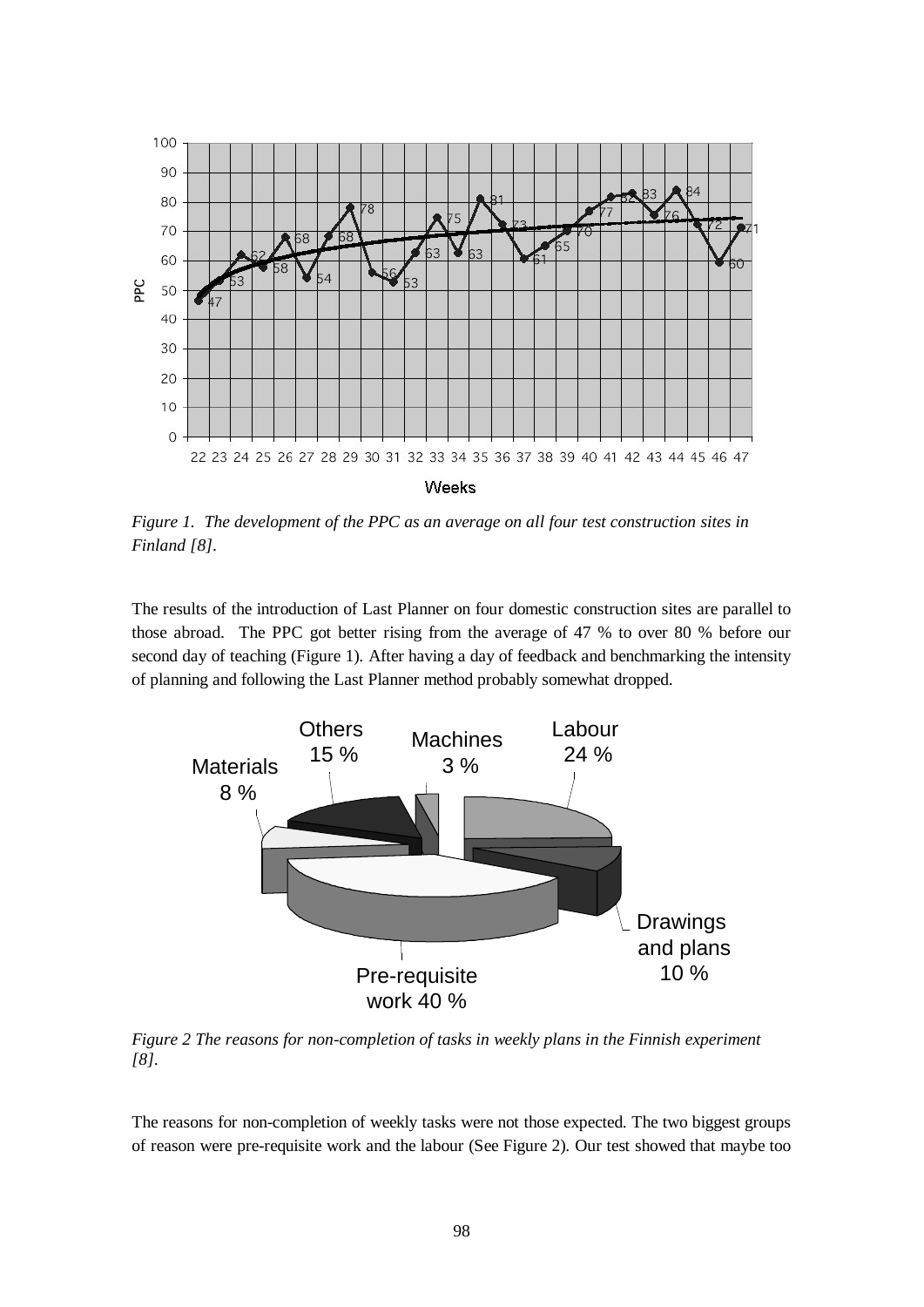easily we are looking someone from the outside to blame. Drawings and plans are often said to be the reason for delays and changes. In our test only ten percent of weekly plan failures were due to drawings and plans.

The quality and degree of realization of weekly plans clearly increased. The site personnel considered the method useful especially regarding that the quality level of task ready-making increased and that getting tasks completed in one pass became easier. The quality and quantity of tasks could be controlled, when tasks were clearly defined. This made it easy to measure the productivity of a particular task and its variation. The amount of ad hoc work decreased. The weekly planning sessions made coordination between tasks, workgroups and contractors easier. Also, having reasons for lack of task completion was experienced useful, and it was seen to contribute to the elimination of problems.

Taking the positive results of the experimentation and the foreign cases into account, the implementation of the Last Planner method was recommended in short term production control on construction sites in Finland.

# **4. Subsequent Pilot Projects**

After the first experiment and the report [8] written about it, interest to Last Planner arose among the construction firms. Similar experiments as in the pilot project were conducted in a couple of firms. Some firms made experiments on their own. In the following, related observations and findings are presented.

Phase planning was tested in a middle-sized reconstruction firm. They wanted to get the HVACcontractors to make commitment to a tight schedule. This was established by making the participants and performers to know each other and collaborate in dividing the building in to parts which can be the basis for phase planning. After that schedules were made in co-operation and committing to one another. A tight four month plan was made to be the basis. Even a great number of changes, as in reconstruction so often, didn't mess up the phase plan because the promises and commitments were so clear and the tasks due to changes were fitted in with the motivation of keeping the due dates.

The problem with planning ahead seems often to be caused by a failure to plan ahead. Very often the tasks just seem to come from nowhere and we have to start them without all necessary prerequisites. This produces problems in quality, safety and productivity. Although for some managers in Finland it seems to be hard to believe that it is more efficient to wait and make things ready than to just go ahead, lookahead – planning became reality in several projects when a simple worksheet was taken into use (see Figure 3).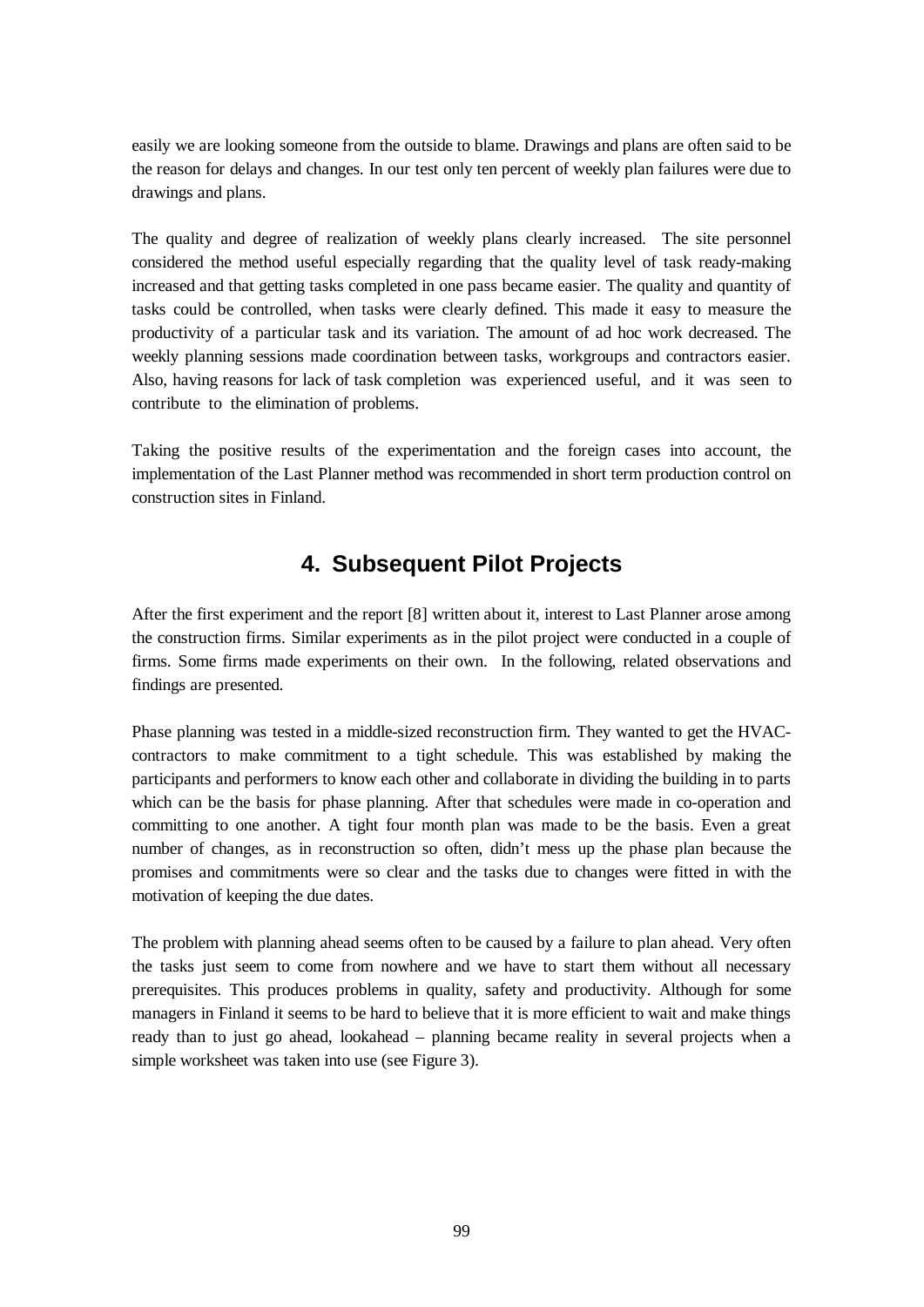

*Figure 3. Lookahead –planning spreadsheet on one Finnish construction site.*

A belief in the almighty power of the master schedule sits very tightly in the Finnish construction. Master schedules are mainly produced by special scheduling programs on computers. Maybe the colourful, nice looking schedules seem to be something to trust in. In one reconstruction project there were more than 1400 master schedule tasks. So many tasks but very little actual information on task contents, people who are to do the work, with what equipment and even less on commitments. The reality in this project was that the master schedule was of no use.

One key instrument on Finnish construction sites is task planning. It is a systematic way to plan one task from all the production aspects. For example time, cost, quality, safety and prerequisites are taken into account. Tasks are prepared as whole from beginning to end. Still there is the continuous need for look-ahead planning.

The success in planning and controlling production comes from reliable commitments to the client, phase planning done together, task planning by each subcontractor, rolling lookahead planning and weekly plans into which participants have committed (Figure 4).



*Figure 4. Overall picture of the Last Planner stimulated production planning and control, which is being implemented at the moment in Finland [8].*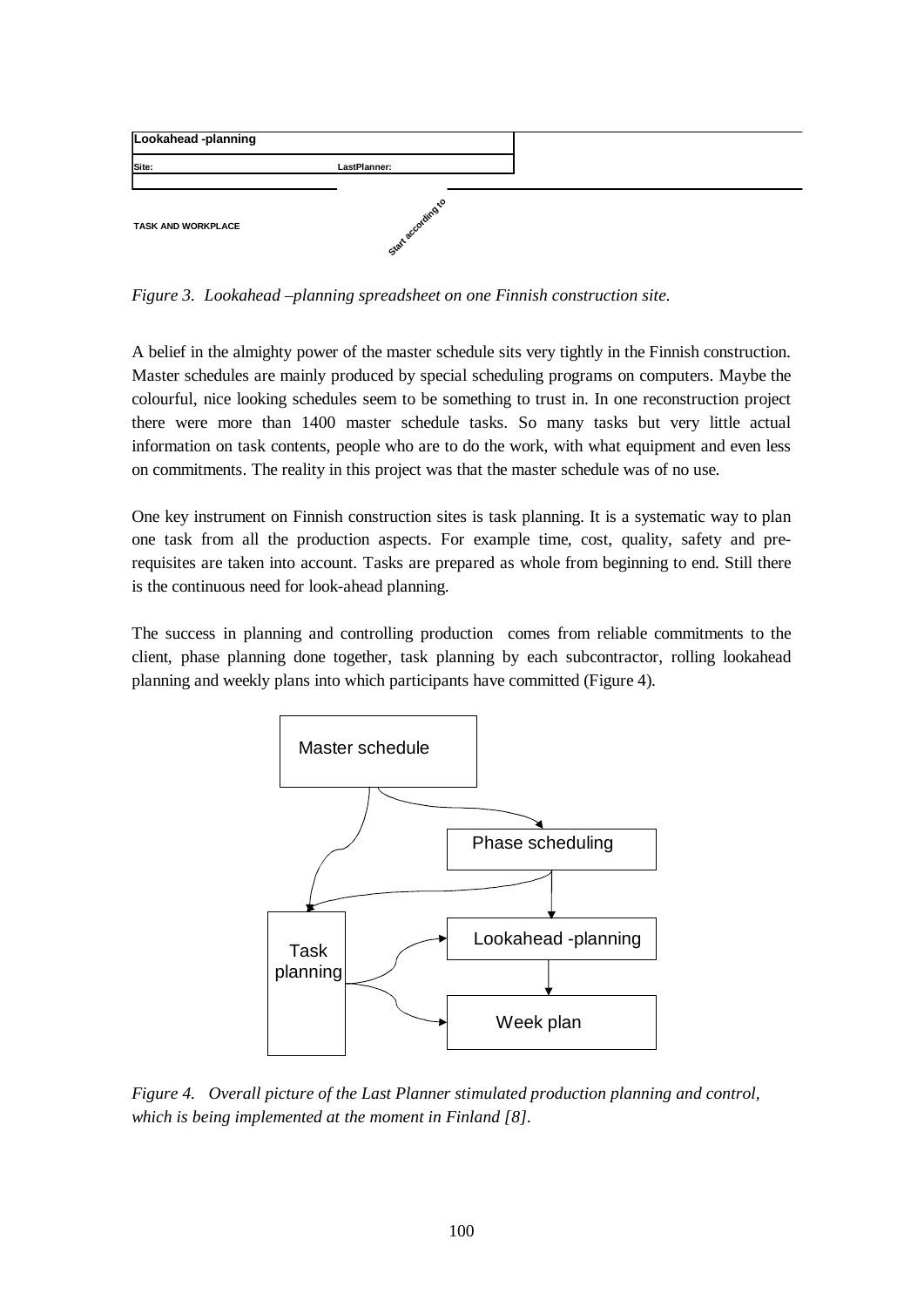In view of the first, successful pilot project, the Confederation of Finnish Construction Industries organized a project for creating a manual of Last Planner, to be used both in company training and college and university education. The outline of the resulting manual [9] is presented in Table 1.

*Table 1.The outline of the Finnish Last Planner manual.*

| Koskela, Koskenvesa, Sipi: Työmaan toimiva tuotannonohjaus: Opas Last Planner<br>menetelmään. Rakennusteollisuuden Kustannus, Helsinki. 42 p. 2004. |
|-----------------------------------------------------------------------------------------------------------------------------------------------------|
| Introduction                                                                                                                                        |
| Guideline for using and reading this manual                                                                                                         |
| Last Planner production control: why and what?                                                                                                      |
| What is the goal of LP?                                                                                                                             |
| The totality of the LP production control                                                                                                           |
| Methods and practices of LP production control                                                                                                      |
| Phase planning                                                                                                                                      |
| Why? Basic procedure                                                                                                                                |
| Advanced practice                                                                                                                                   |
| Examples and observations                                                                                                                           |
| Look ahead planning (this heading and all below in this section have the same subtitles as above)                                                   |
| Weekly planning: making ready                                                                                                                       |
| Weekly planning: conversation and commitment                                                                                                        |
| Weekly planning: checking task completion                                                                                                           |
| Weekly planning: finding reasons for non-completions                                                                                                |
| Continuous improvement                                                                                                                              |
|                                                                                                                                                     |
| Introduction of the Last Planner production control                                                                                                 |
| Implementation on site when LP is new for all parties                                                                                               |
| Implementation in a company                                                                                                                         |
| Training effort needed                                                                                                                              |
| Information technology as a support to LP                                                                                                           |
| Interfacing Last Planner to existing production control system of the company                                                                       |
| Higher level plans                                                                                                                                  |
| Task planning                                                                                                                                       |
| <b>Further information</b>                                                                                                                          |
| References, links etc.                                                                                                                              |

In the manual, the method is structured into seven parts, and the rationale, basic procedure, advanced practice as well as related examples and observations for each part, connected to the overall explanation of the method, are presented. Also the implementation issues are discussed.

# **5. Explaining Last Planner**

In the introduction of Last Planner, there are two challenging moments of explanation and persuasion. First, the method must be sold to the management of the contracting company, so that pilot test can be launched. Second, the method must be explained to the site personnel participating in the pilot test. To some extent, the method can be sold referring to good results abroad. However, inevitably the question emerges: Why is Last Planner more effective than the conventional method? Thus the problem is as follows: How can Last Planner be shortly explained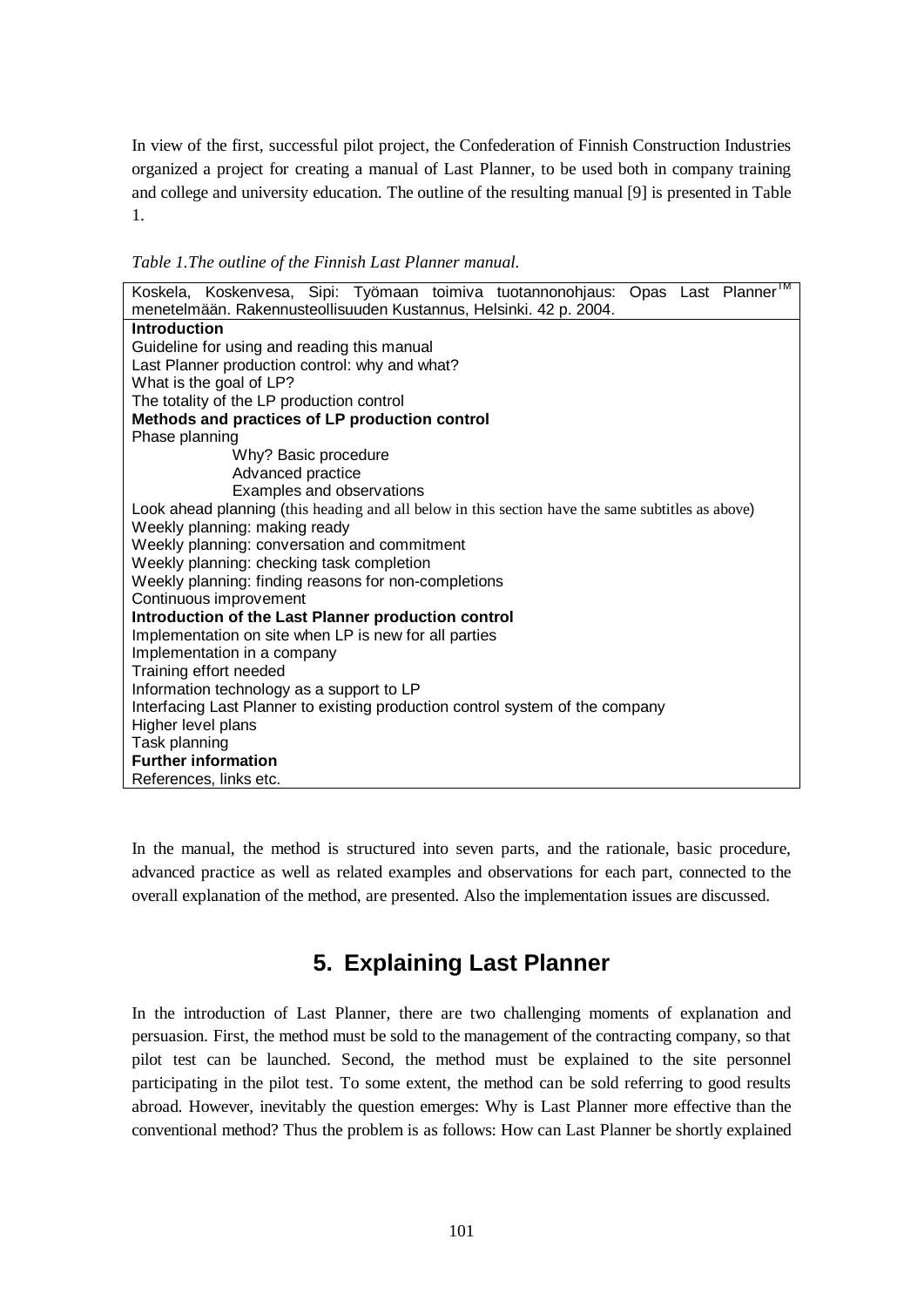in a plausible way to an experienced professional of site construction? The authors came to think that the explanation must be anchored in the everyday experiences of these professionals.

The observations of Jaafari [5] on productivity in a construction task were taken as a starting point:

> While the size of samples is not large enough to yield conclusive results, the general pattern remained similar. Productivity showed a gradual build-up at the start (often associated with unavailability of specific tools or materials at the time required, or lack of foreman instruction, or absence of key craftsmen). Steady progress in productivity continued unless interrupted externally, then followed by unexplained drag at the end, or often unfinished 10-15 % for a variety of reasons such as urgent start elsewhere, technical problems, or breakdown of tools.

Indeed, for every person experienced in site construction, it is evident that there are problems related to *starting a task*. After they have been solved, new problems *during the task* emerge. And finally, there are problems related to *completing the task*. However, these problems are assumed away in task planning, where a constant productivity is usually assumed (Fig. 5). This is reinforced by the habit of representing tasks as neat, well-defined rectangular boxes. However, if we consider productivity (or output), tasks cannot be considered as rectangular boxes – rather, the productivity increases slowly to its maximum, decreases through interruptions and typically there is a tail end to be completed later, often just before handover (Fig. 6).

In view of this, the simplified explanation<sup>2</sup> of Last Planner is as follows: *The Last Planner System endeavors to recreate the neat rectangular form of a task output, starting sharply,, reaching the sustainable and stable output level immediately, maintaining it to the end, and thus finishing the task as planned, without any tail end.* For so doing, Last Planner utilizes its seven features, the contributions of which can be allocated to the solution of these three problems (Fig. 7).

 $2$  Note that this explanation is parallel to the argument that Last Planner is primarily addressing the waste of *making-do* [7] but avoids the use of difficult operations management terminology.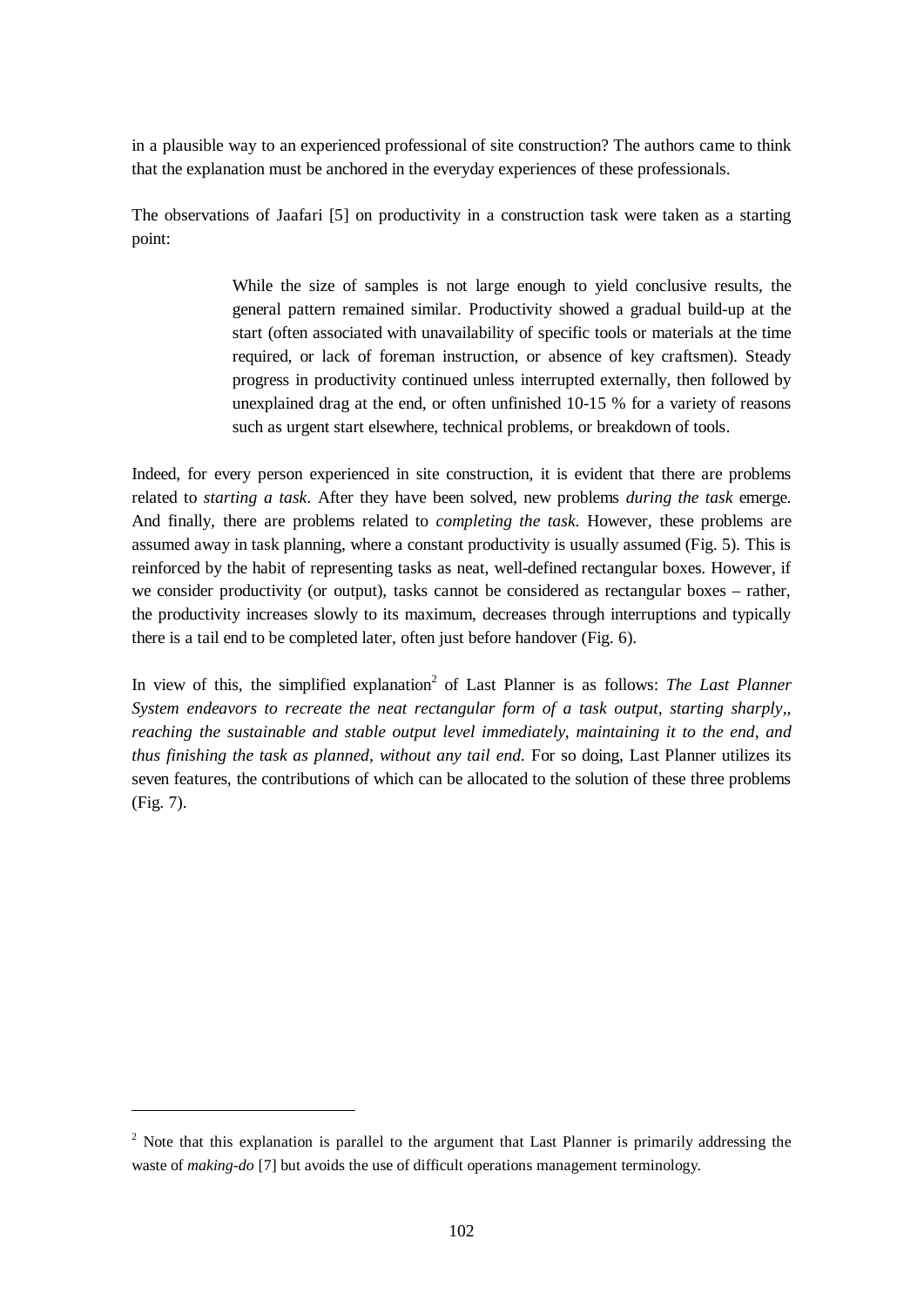

*Figure 5.Task output as assumed.*



*Figure 6. Task output in reality (illustrative example).*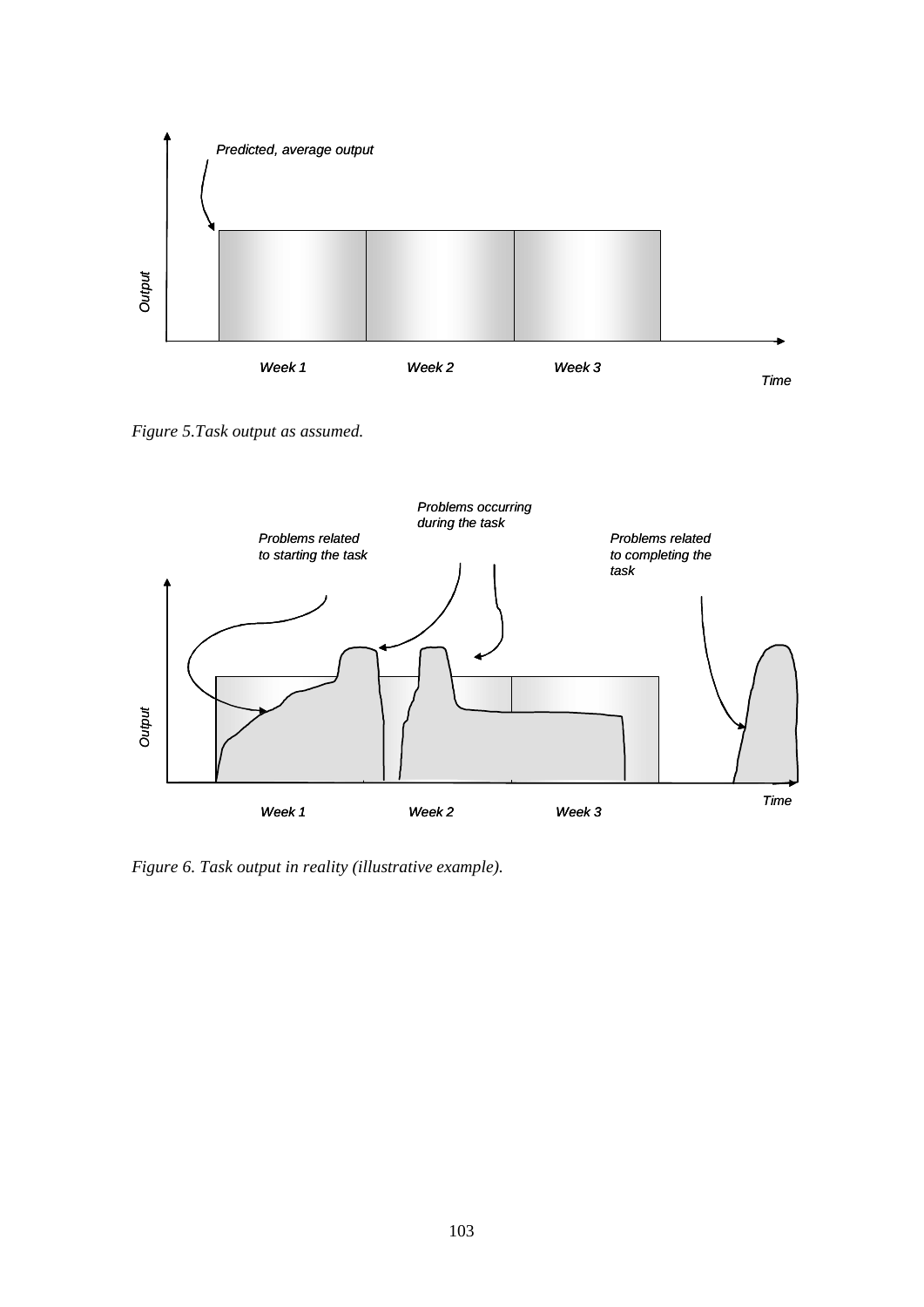

*Figure. 7. Using the features of Last Planner for ensuring a sharp start, constant uninterrupted progress and planned completion of the task (only the primary mechanisms indicated).*

The problems related to starting a task are addressed in three ways. In *lookahead planning*, there is a focused effort towards eliminating constraints for starting tasks: prerequisites are pulled (rather than pushed). Secondly, the *ready making* function ensures that only tasks with all prerequisites available are actually started. Thirdly, *continuous improvement* will for its part contribute to the reduction of starting problems on longer term.

Regarding problems during the task, there are three mechanisms. First, *phase planning*, carried out in collaboration between different teams and subcontractors, ensures that the best order of tasks is determined, and thus the risk of unforeseen interference between tasks is diminished. Second, *ready making* is focused on weekly tasks, and thus the prerequisites of longer tasks are checked weekly, rather than only at the start of the task. Third, all the weekly tasks are covered in the weekly planning (*conversation and commitment*), and thus in principle there should not be unplanned tasks emerging during the week, causing interruption or interference to planned tasks. However, in practice, there often is unplanned work to be carried out, but as plan reliability progressively increases along with use of the Last Planner, its amount will decrease.

When it comes to problems related to completing the task, first, all features mentioned above in relation to the two first problems help to avoid these completion problems. For example, a problem related to starting (say, shortage of materials) or a problem emerging during the task (say, necessity to move the gang temporarily to another work) may halt the task for the rest of the week. Second, task completion is specifically addressed by the planning conversation resulting in *commitment* to realize tasks as planned. Thirdly, *checking of task completion* as well as *finding reasons for non-completions* emphasize the need to realize and complete tasks as planned.

Next, the benefits of Last Planner can be explained. The elimination or at least alleviation of these three problems leads to direct benefits in terms of productivity, safety, quality and duration: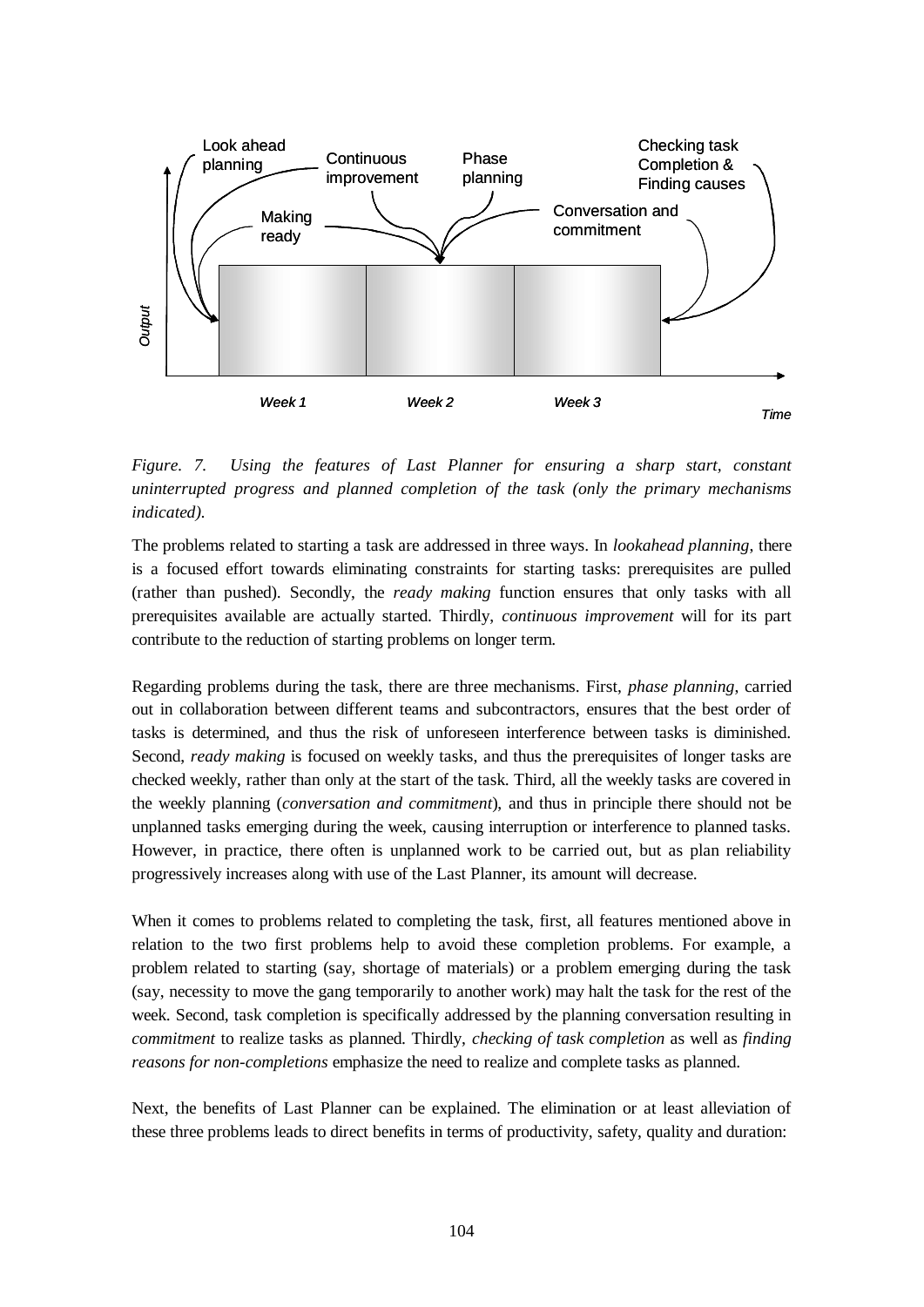- Productivity. Each task can be sharply started, when all prerequisites are at hand. Interruptions and interferences are minimized. There are fewer tail ends, requiring a revisit by the gang.
- Safety. In comparison to the prior situation, a bigger share of tasks can be carried out as planned (including safety issues) and within regular conditions.
- Quality. A bigger share of tasks can be carried out as planned, in regular conditions, in one pass.
- Duration. Plan predictability increases along with the elimination and alleviation of the mentioned three problems. Thus, the time buffer between consecutive tasks can be shortened, with leads to a shorter total duration.

### **6. The Present Status and Prospects of Last Planner in Finland**

At the moment, Last Planner seems to have firmly settled down in Finland. It is used by several individual construction managers, and there are pilot projects underway in two major contracting companies. There is training and facilitation available to companies through a Last Planner trainer certified by the Lean Construction Institute. There is a manual for Last Planner, published by the Confederation of Finnish Construction Industries.

However, it would be wrong to assume that the production planning paradigm has already changed in the country. The diffusion has been more bottom-up than in other countries – there has not yet been a locomotive company implementing Last Planner systematically and widely in its activities. Likewise, the curricula in universities and technical colleges tend to stress the conventional production planning mode, even if Last Planner has been point wise introduced.

One explanation to the inertia observed is that many key professionals seem to passionately subscribe to the conventional production control methodology. For them, the rejection of the master schedule as the primary tool for controlling a project is not something that could be accepted easily. Also, the temptation of automating the preparation and monitoring of the master schedule through IT tools has been irresistible to many.

# **7. Conclusions**

The Finnish experiences on the introduction of Last Planner are to a great part similar to those gained in other countries, but to a certain degree there are novel emphases. There is similarity especially in the observation that Last Planner is a powerful method, which has already been demonstrated in pilot implementations and provides clear benefits (compare [4]). Other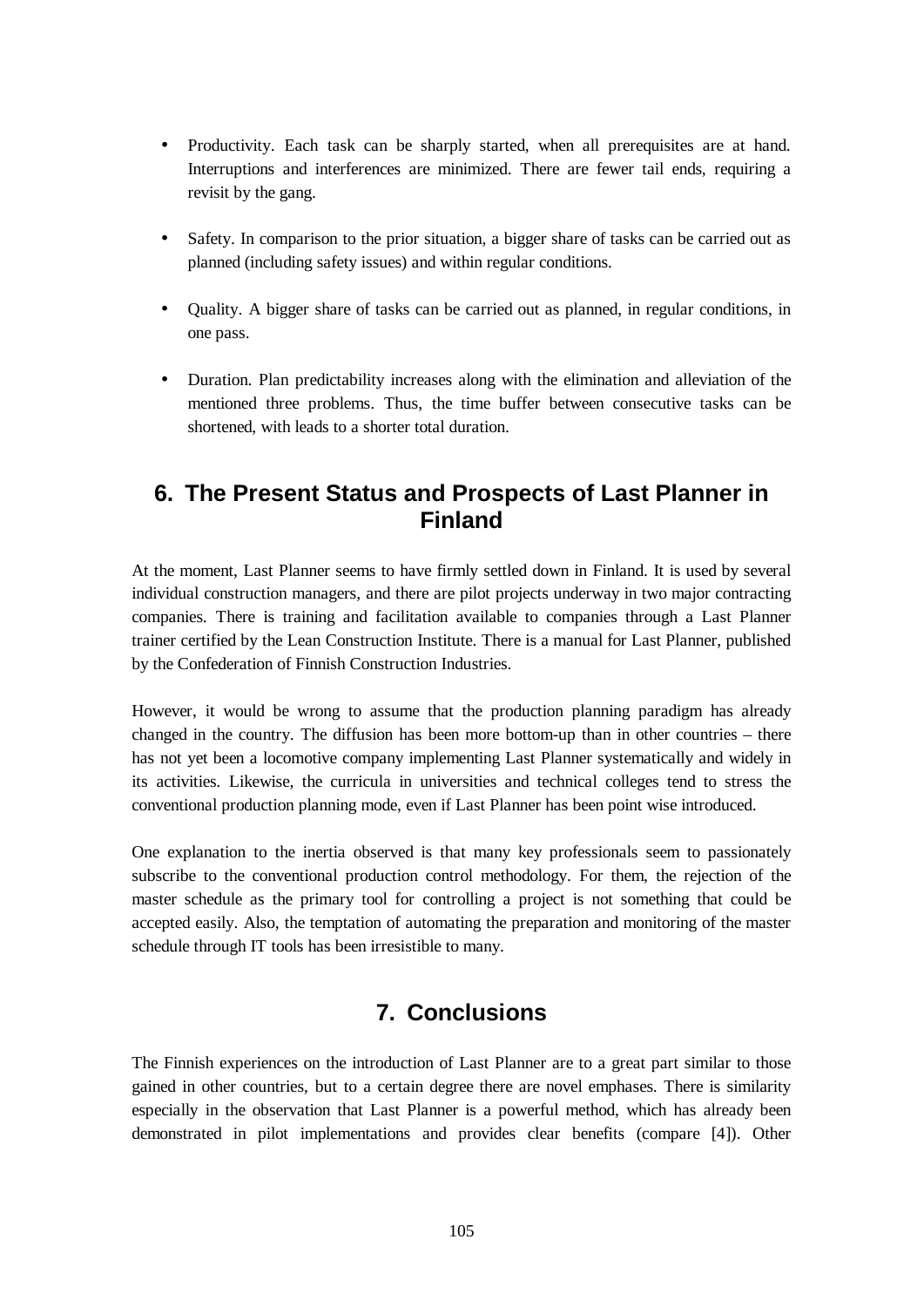significant observations, some novel, others adding to prior evidence, emerging in the framework of Finnish experiences include the following:

- *Theory-based approach*. A simplified way of explaining and justifying the Last Planner method for construction professionals was developed. The training time could be reduced, and justification of the method to managers was made easier. Also, the introduction of the Last Planner into the national educational and training system seems to require that a detailed theoretical justification, especially in comparison to the traditional way of production control, can be presented.
- *Incremental introduction*. The method was structured into seven parts, and a logical order for their progressive introduction on site was developed. A rationale for each part, connected to the overall explanation of the method, was developed.
- *Need-based facilitation.* A method of facilitation emerged where the intensity of facilitation progressively decreases according to the advances and learning made on site.
- *User acceptability*. The user acceptability of the method emerged as a critical feature. The users of the method must themselves realize the superiority of the new method, if a successful implementation is targeted.
- *Contextual tailoring*. The method has been tailored in operational details to match the existing production control methodology of the company.

## **Acknowledgements**

The authors want to thank the Confederation of Finnish Construction Industries, the Technology Development Agency (TEKES), the Finnish Work Environment Fund and VTT Technical Research Centre of Finland as well as the involved contracting companies for their funding to the Last Planner projects.

### **References**

[1] Ballard, Glenn. 1994. The Last Planner. Northern California Construction Institute, Spring Conference, Monterey, CA, April 22-24, 1994. 8 p.

[2] Ballard, Glenn. 2000. The Last Planner System of Production Control. A thesis submitted to the Faculty of Engineering of The University of Birmingham for the degree of Doctor of Philosophy. School of Civil Engineering, Faculty of Engineering, The University of Birmingham.

[3] Ballard, Glenn & Howell, Gregory. 1998. Shielding Production: Essential Step in Production Control. Journal of Construction Engineering and Management, Vol. 124, No. 1, pp. 11-17.